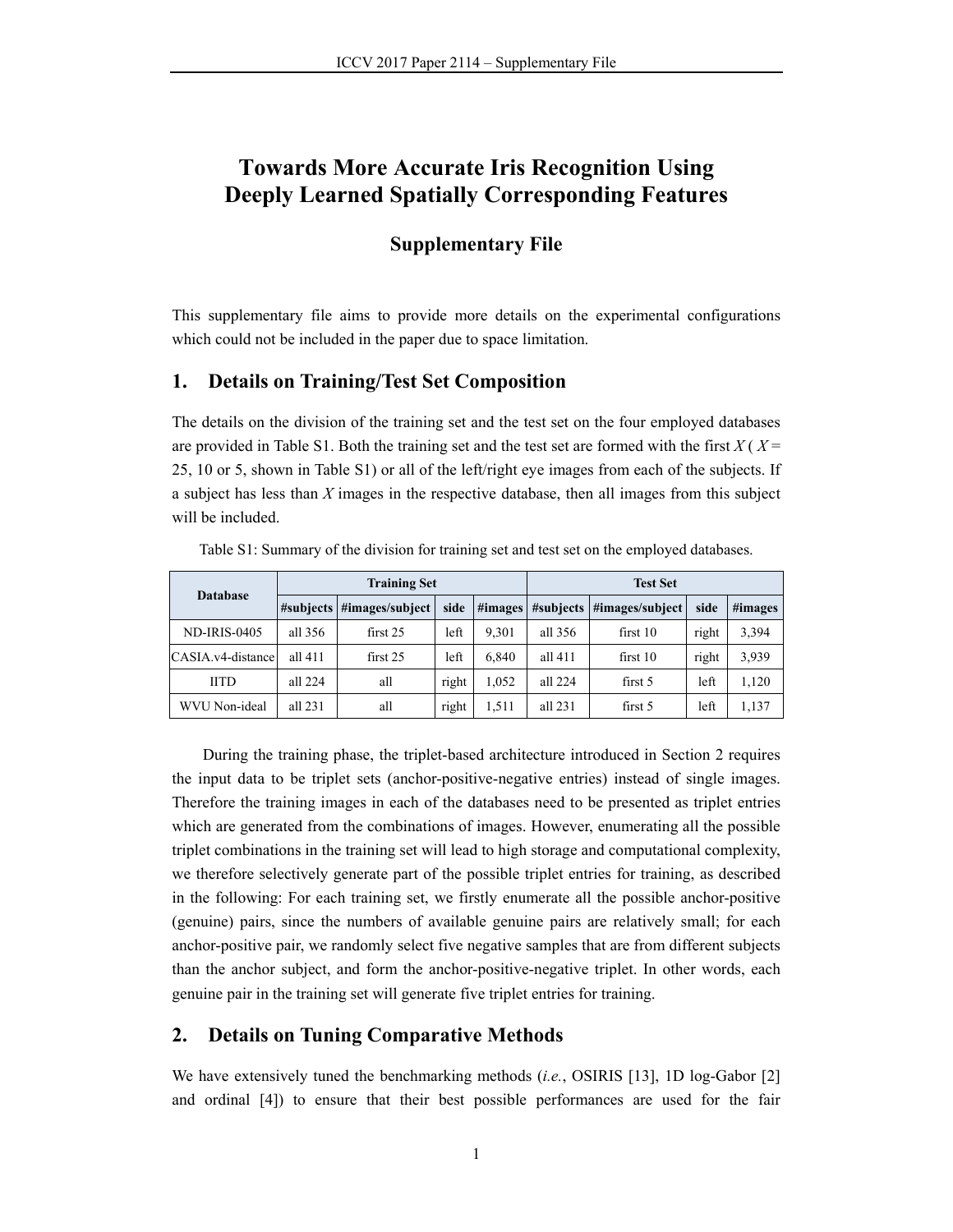comparisons. We iteratively adopted possible combinations of the parameters for these approaches on each of the training sets within the empirically selected ranges, similar to as in many references (*e.g.*, [2], [4] and [9]). The best performing parameters on the training sets were then employed on the respective test sets for the performance evaluation.

Parameters for *IrisCode* (OSIRIS 2D Gabor filters):

A Gabor filter band containing six filters is provided in the original OSIRIS implementation [13]. In addition to the default one, we generated five Gabor filter bands for tuning this tool to obtain the best performance. Based on [1], a 2D Gabor filter for generating *IrisCode* can be formulated as:

$$
g(x, y) = e^{-\left(\frac{x^2}{\alpha^2} + \frac{y^2}{\beta^2}\right)} e^{-i\omega x}
$$
 (1)

Each set of parameters  $(\alpha,\beta,\omega)$  can be used to produce two filters which are the real and imaginary parts of the complex filter kernel. We apply three sets of parameters to form a band of six filters. The five additional Gabor filter bands are then generated using the following parameters:

- (i)  $(\alpha, \beta, \omega) \in \{(3, 1.5, 0.4\pi), (5, 1.5, 0.2\pi), (7, 1.5, 0.1\pi)\}\$
- (ii)  $(\alpha, \beta, \omega) \in \{(3, 1.5, 0.4\pi), (5, 1.5, 0.3\pi), (7, 1.5, 0.2\pi)\}\$
- (iii)  $(\alpha, \beta, \omega) \in \{(5, 2, 0.3\pi), (7, 2, 0.2\pi), (9, 2, 0.1\pi)\}\$
- (iv)  $(\alpha, \beta, \omega) \in \{(3, 2, 0.3\pi), (6, 2, 0.2\pi), (9, 2, 0.1\pi)\}\$
- (v)  $(\alpha, \beta, \omega) \in \{(5, 1.5, 0.3\pi), (7, 1.5, 0.2\pi), (9, 1.5, 0.1\pi)\}\$

Parameters for *IrisCode* (1D log-Gabor filter):

Based on the model presented in [2], two parameters were tuned as follows:

 $\sigma/f$  (bandwidth over frequency): ranges from 0.3 to 0.6, with a step of 0.05.

 $\lambda$  (wavelength): ranges from 15 to 40, with a step of 1.

**182** combinations in total.

Parameters for ordinal filter based method:

Based on the model presented in [4], four parameters were tuned as follows:

*n* (number of lobes): ranges between  $\{2, 3\}$ .

*s* (size of each lobe): ranges among  $\{5, 7, 9\}$ .

*d* (distance between lobes): ranges among  $\{5, 9, 13, 17\}$ .

- $\sigma$  (standard deviation of each lobe): ranges among  $\{1.5, 1.7, 1.9\}$ .
- **72** combinations in total.

The best parameters automatically selected using the above detailed steps are provided in Table S2. It can be observed that such optimal parameters vary for one dataset to another, which underlines the *need* for selecting parameters for conventional methods according to the imaging environments and the quality of images for different databases. In contrast, our *CrossDB* model is able to deliver stable and satisfactory performance on the four public databases without any tuning, as shown in Figure 7 and Table 2 in the paper.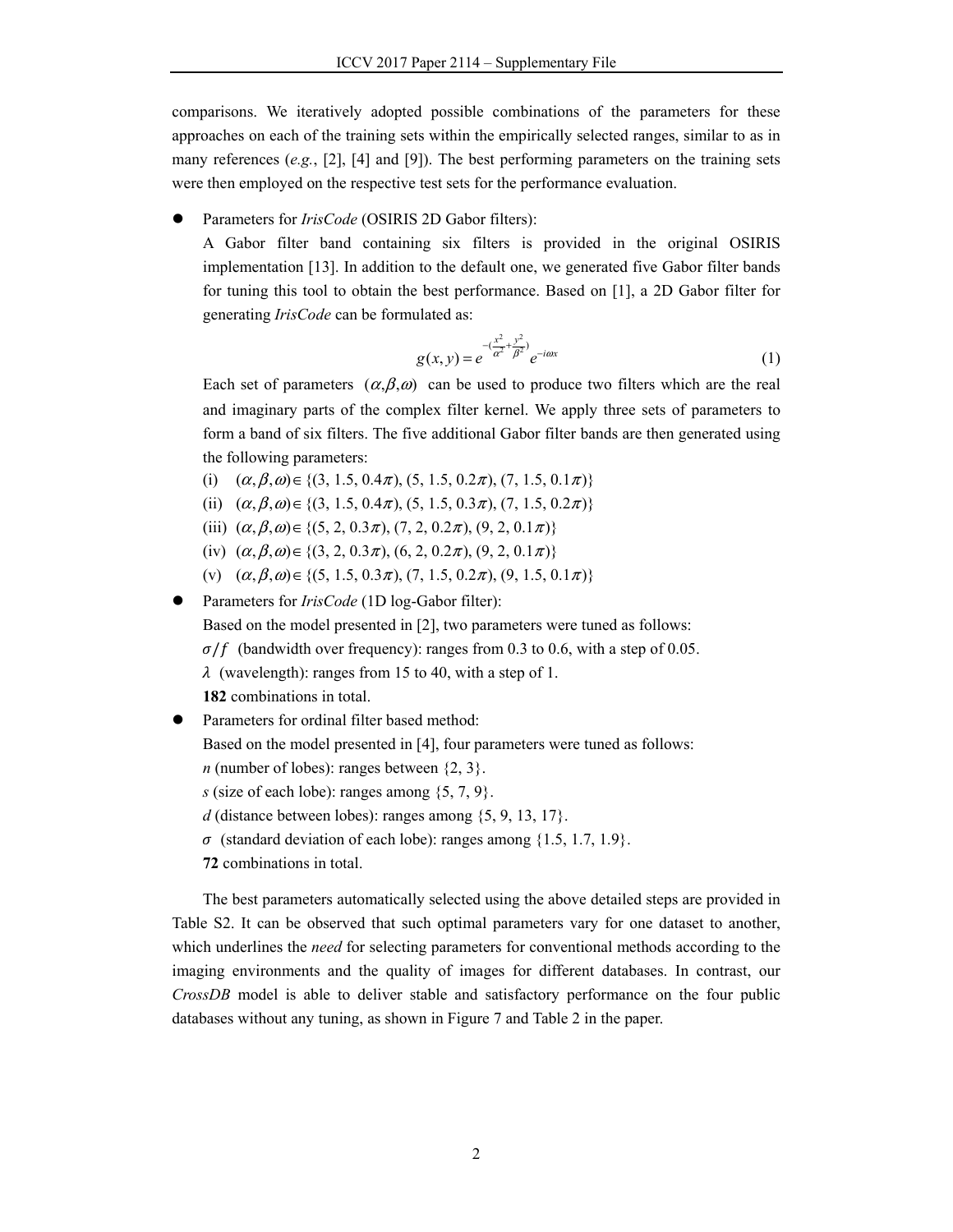| <b>Method</b>                          |                         | Parameter   ND-IRIS-0405 | CASIA.v4-<br>distance | <b>IITD</b>    | <b>WVU</b><br>Non-ideal |
|----------------------------------------|-------------------------|--------------------------|-----------------------|----------------|-------------------------|
| <i>IrisCode</i><br>(2D Gabor - OSIRIS) | config.                 | default                  | (iii)                 | (i)            |                         |
| <i>IrisCode</i><br>(1D log-Gabor)      | $\sigma/f$<br>$\lambda$ | 18<br>0.45               | 24<br>0.35            | 18<br>0.4      | 0.55                    |
|                                        | n                       |                          |                       | $\overline{2}$ |                         |
| Ordinal filter                         | S.                      |                          | 9                     |                |                         |
|                                        | d                       |                          | 13                    |                |                         |
|                                        | σ                       | 19                       |                       | 1.9            |                         |

Table S2: Best performing parameters for *IrisCode* [2] [13] and Ordinal filters [4] on four employed databases.

It is worth mentioning that we did *not* use the original or built-in iris segmentation/normalization procedures from OSIRIS and Masek's 1D log-Gabor implementation. Iris segmentation has been shown to have significant impact on the recognition accuracy. Therefore to ensure the fairness in the evaluation of proposed iris feature representation, we uniformly adopt [10] for iris detection and normalization (as [10] has shown superior results on multiple public databases and also provides implementation codes), and use the output of *MaskNet* as the iris masks for our method and other investigated methods in this paper.

## **3. Analysis on Complexity**

The computational complexity of our model has been evaluated in order to address the potential concerns on the feasibility for the deployment. Since our FCN does not employ fully connected layers, the number of parameters is significantly reduced and therefore it is much spatially simpler than conventional CNN based architectures. Table S3 summaries the computational time for feature extration and the storage required by our model, as compared with the CNN based approach in [28]. It can be noted that the space and time complexities for our approach are quite small.

Table S3: Summary of number of parameters, model storage size and feature extraction time per image, run with Matlab wrapper and C++ implementation, on Intel i7-4770 CPU, 16G RAM and Nvidia GTX670 GPU.

|                  |                    | <b>Model Size</b> | <b>Feature Extraction Time</b> |                  |  |
|------------------|--------------------|-------------------|--------------------------------|------------------|--|
| Approach         | <b>#Parameters</b> | (Byte)            | GPU                            | <b>CPU</b>       |  |
| Ours             | $\sim$ 110.7 K     | 1.5 M             | $7.6 \text{ ms}$               | $236 \text{ ms}$ |  |
| DeepIrisNet [28] | $\sim$ 55,420 K    | 289.0 M           | $12.7 \text{ ms}$              | $335 \text{ ms}$ |  |

# **4. Comparison with VeriEye SDK 9.0**

In this paper we have provided reproducible performance comparison with the *IrisCode* [2] [13] and ordinal filter based method [4]. Although these methods are widely cited and have shown to offer competitive performance in the literature, it can be interesting to provide comparison with some commercial solutions for iris recognition, as they are considered to be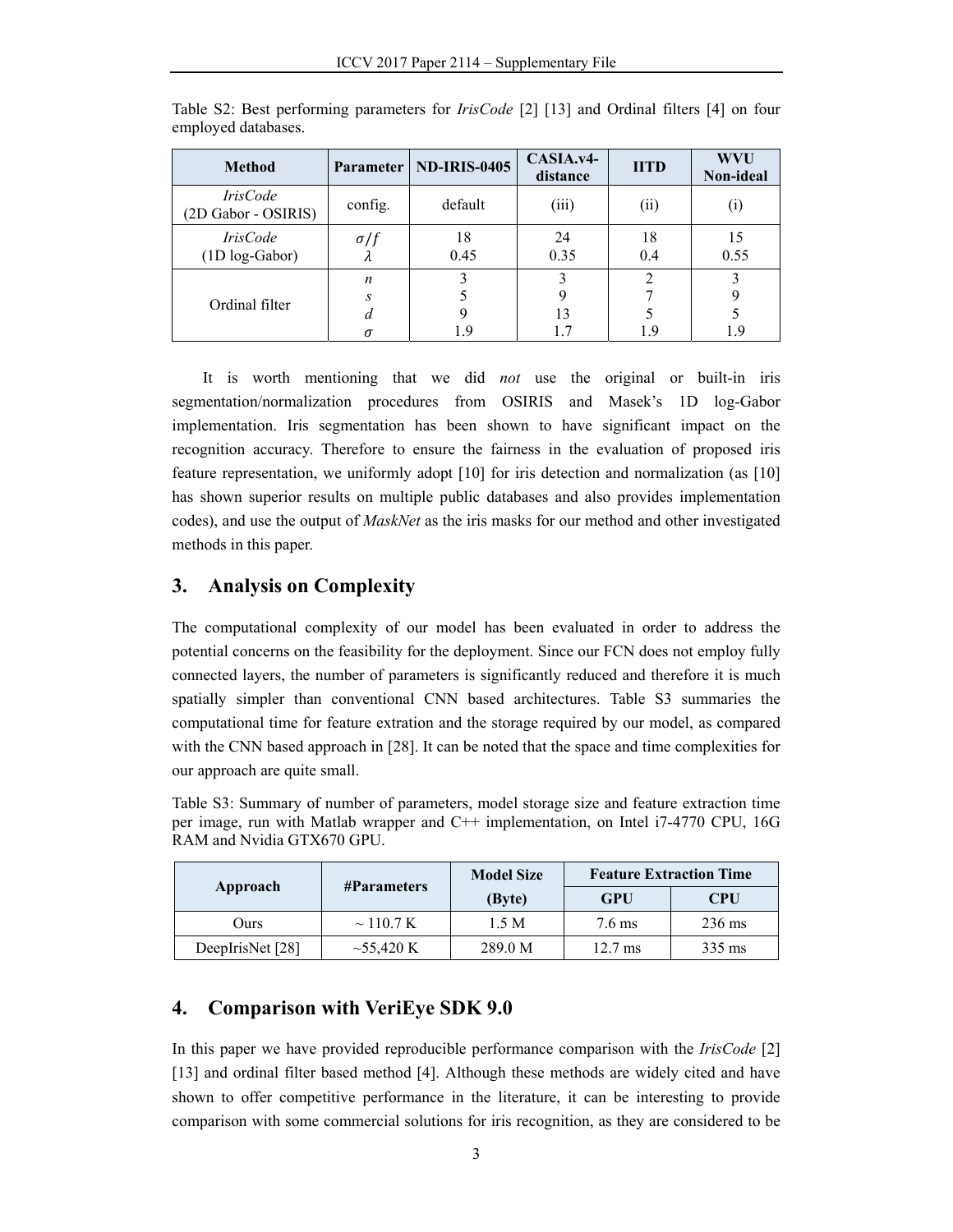more suitable and optimized for real-life deployment. We therefore performed comparative evaluation using a popular commercial product, VeriEye iris recognition SDK from Neurotechnology [14], which released the latest version 9.0 in October 2016 and is available with us. The VeriEye SDK accepts original eye images (without normalization) as input and has its built-in iris segmentation components. Since this software is not open-source for its core functions, we are not able to interference its iris segmentation process. Therefore, the comparison results presented in this section may not be fully representing the effectiveness of iris feature representation, which is the key focus of this paper. Instead, it can be a sample reference for overall performance evaluation. The results for the comparison are shown in Figure S1.



Figure S1: Receiver operating characteristic (ROC) curves from our approaches and the commercial product VeriEye SDK on four databases.

As shown in the figure, on ND-IRIS-0405 and WVU Non-ideal databases, VeriEye has better genuine accept rates (GAR) at lower false accept rates (FAR), while our approach consistently outperforms VeriEye on CASIA.v4-distance and IITD datasets. As discussed earlier, the difference in the segmentation process may have certain impact on the presented recognition results. Besides, VeryEye has a built-in quality assessment function that it does not match images with low quality, which may improve its overall performance to a certain extent, while our approach does not evaluate image quality at the current stage. Considering above factors, it is judicious to believe that our prototype model can already offer highly competitive performance compared with the well optimized commercial system.